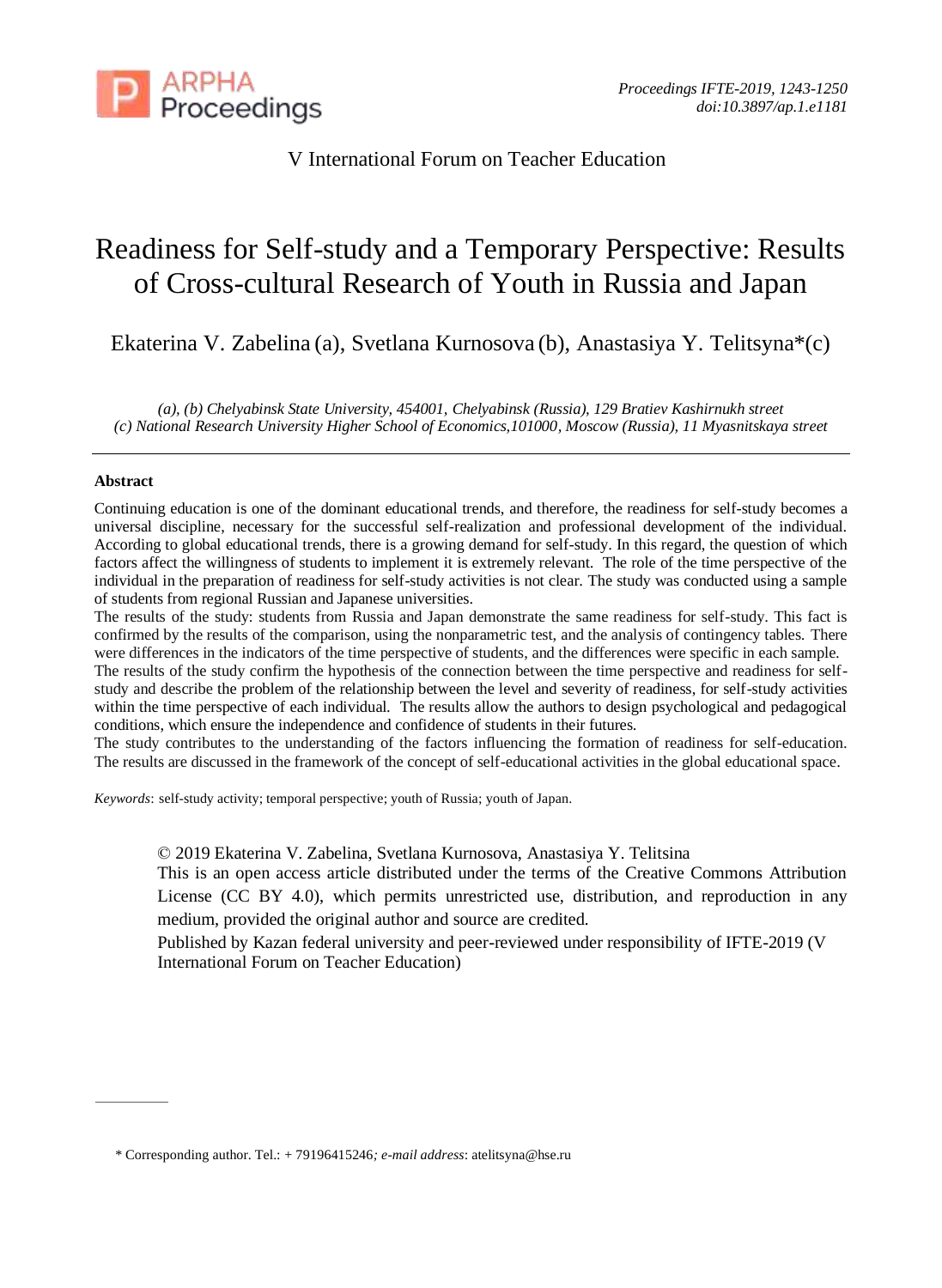#### **Introduction**

According to the world educational trends, there is a growing demand for self-educational activities, thus, the question of what factors affect the readiness of students to implement it is extremely important. However, this issue has not been studied enough. In particular, the role of the time perspective in the formation of readiness for self-study is not clear.

The state of the information environment of modern society, the availability of infrastructure, conditions of access to information determine changes in the structure of consumption of knowledge and models of research behavior of students. A number of foreign authors note some "shifts" (adjustments) in terms of students ' readiness for self-educational activities and self-search of teaching materials.

#### **Literature review**

A temporal perspective, in the concept of Zimbardo & Boyd (1999), is defined as a permanent personality trait that includes perceptions of the present, past, and future, and which has situational characteristics, because it can be affected by a person's cultural, social, religious, and age characteristics, family and economic status, level of education, and other factors. In the context of globalization, the temporal perspective becomes an aspect of human existence, which, like no other, highlights social trends and changes (Zabelina, Smirnov, & Chestyunina, 2016).

The reasons for changes in information approaches may lie in the context, but may also be related to internal human processes, information habits, needs, cognitive abilities, learning outcomes and personal characteristics (Halder, Roy, & Chakraborty, 2017). The study of more than 600 students showed that, firstly, individual motivation was positively related to the level of information behavior; and secondly, in order for information to be effective, it must have some qualities such as availability, accuracy, timeliness, flexibility, impartiality, completeness, compatibility, clarity and reliability. As for the need for appropriate skills, there is a cognitive request for teaching staff to transfer the skills necessary for effective information retrieval (Amirkhanova et al., 2015).

At the same time, the skill of information literacy in General and the effectiveness of independent information retrieval are strongly associated with a higher level of academic motivation of students (Ross, Perkins, & Bodey, 2016). The authors note the fact of insufficient study of the relationship between different types of academic motivation and the effectiveness of information literacy of students. Their research shows the importance of the relationship between self-efficacy and academic motivation, especially with intrinsic motivation (the desire to know for oneself), which is a strong predictor of human achievement and functioning. At the same time, there is some uncertainty of students in the mechanisms of finding the information necessary for the educational process.

The results show that although Internet search engines are the main information resource used by students, they still doubt the validity of the information received. As a result, a certain proportion of students remain dissatisfied with their initial findings, leading to the need for more reliable information resources such as digital libraries and online databases (Liyana & Noorhidawati, 2014). However, this is only one side of the information search. Students understand that even with reliable sources, a lack of proper methodology can significantly impair the end result (Asselin, 2016).

It is believed that for the continuous learning of a person and his work efficiency these skills are among those obtained in higher education (O'Sullivan & Dallas, 2017). Here we come close to the problem of self-learning, independent cognitive activity, and motivation because a certain part of the theoretical material issued in the lectures is quite possible to fill from open sources. Subject to proper handling, skills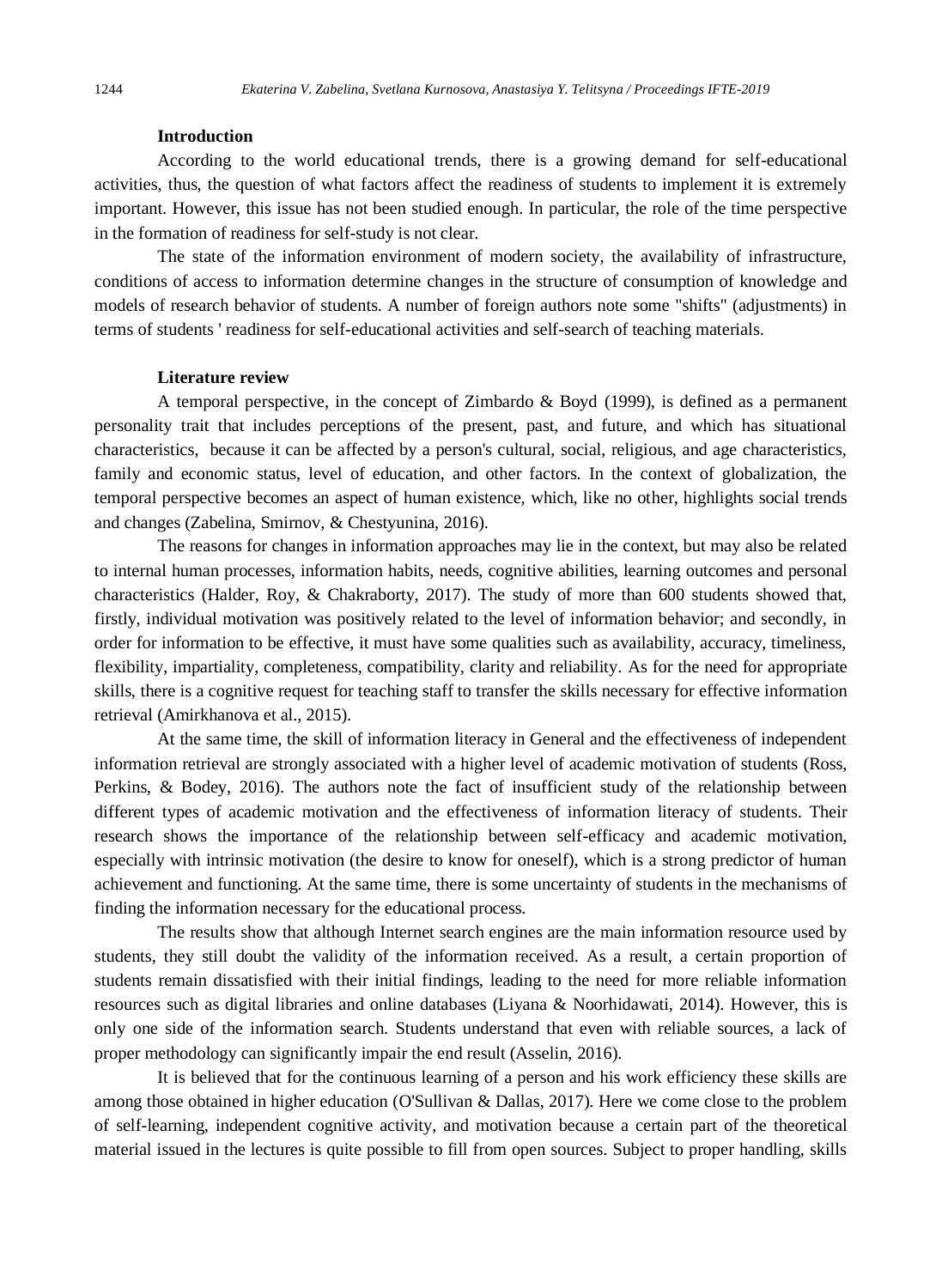in filtering and analysis of information, such a replacement may show greater efficiency (Hoi, 2018). The motivation of students for the independent research activity is interpreted in the categories of the main predictors of future success in professional and personal plans. Such a scheme does not detract from the importance of the teacher but makes some adjustments to their roles and responsibilities (Han, 2014).

In the present study, the time perspective of a personality is considered as a factor that could affect self-study activity. Originally the concept of "time perspective" appeared in the works of Levin (2001) who understood it as a vision of own future or past in own present. The ideas proposed by Levin were developed by Frank (1939), Nuttin (2004) and Zimbardo & Boyd (1999) who included all temporal aspects into the motion of time perspective, namely the past, the present, and the future. From the point of view of Zimbardo & Boyd (1999), the time perspective can be interpreted as a constant personality trait with its situational characteristics, based on the fact that the cultural, social, religious and age-related characteristics of a person, his family and economic status, the level of education and much more. In Frank's study (1939), the time perspective is defined as the current influence of past experience and plans for the future both on the decision-making process and our behavior. Thus, the stability of the time perspective as characteristics of the personality determines its ability to predict human behavior, including self-educational activity.

The concept of time perspective has been widely studied in world science in recent years. Techniques for diagnostics of time perspective are being developed, adapted, and permanently improved (Zimbardo & Boyd, 1999; Sircova, 2008; Sircova et al., 2014). Moreover, cross-cultural research into time perspective has been conducted as well (Boniwell, Osin, Linley, & Ivanchenko, 2010; Sircova et al., 2014). Considered evidence of the influence of culture on time perspective has been collected (Graham, 1981; Levine, 1997; Trompenaars & Hampden-Turner, 1997; Vale, Flynn, & Kendal, 2012). For example, the cultural and social environment in which individuals are embedded have been found to influence their (a) time perception and functionality (as a value: Levine, West, & Reis, 1980), (b) the extent to which they focus on the past, present, or future (Doob, 1971), (c) their average overall future time perspective (Milfont & Gapski, 2010) and orientation toward the future; future time orientation (Hofstede & Bond, 1988; Spector, 2001; Nevins, Bearden, & Money, 2007; Venaik, Zhu, & Brewer, 2013). Despite considered research on time perspective in various countries, there has been practically no comparative research involving Russia. This study is intended to partially fill this gap by comparing the time perspective as a factor of self-educational activity of students in Russia and Japan.

#### **Purpose and objectives of the study**

The purpose of this study is to identify how the readiness for self-educational activities, such an internal factor as the time perspective of the individual, and such an external factor as a culture. The hypothesis of the study was the assumption that students with high and low levels of readiness for selfeducation, both in Russia and in Japan, the time perspective has its own characteristics.

### **Methodology**

The study was conducted on a sample of students from regional Russian and Japanese universities. The sample size was 540 people: 293 students aged 18 to 23 years from Russia, 75 male, 218 female, studying at various entities (law, economics, information technologies, management, journalism, Eastern studies) were the first group. Another group consisted of 247 students, aged 18 to 24 years, studying in Japan in the following areas: liberal arts and social study, 121 male, 126 female.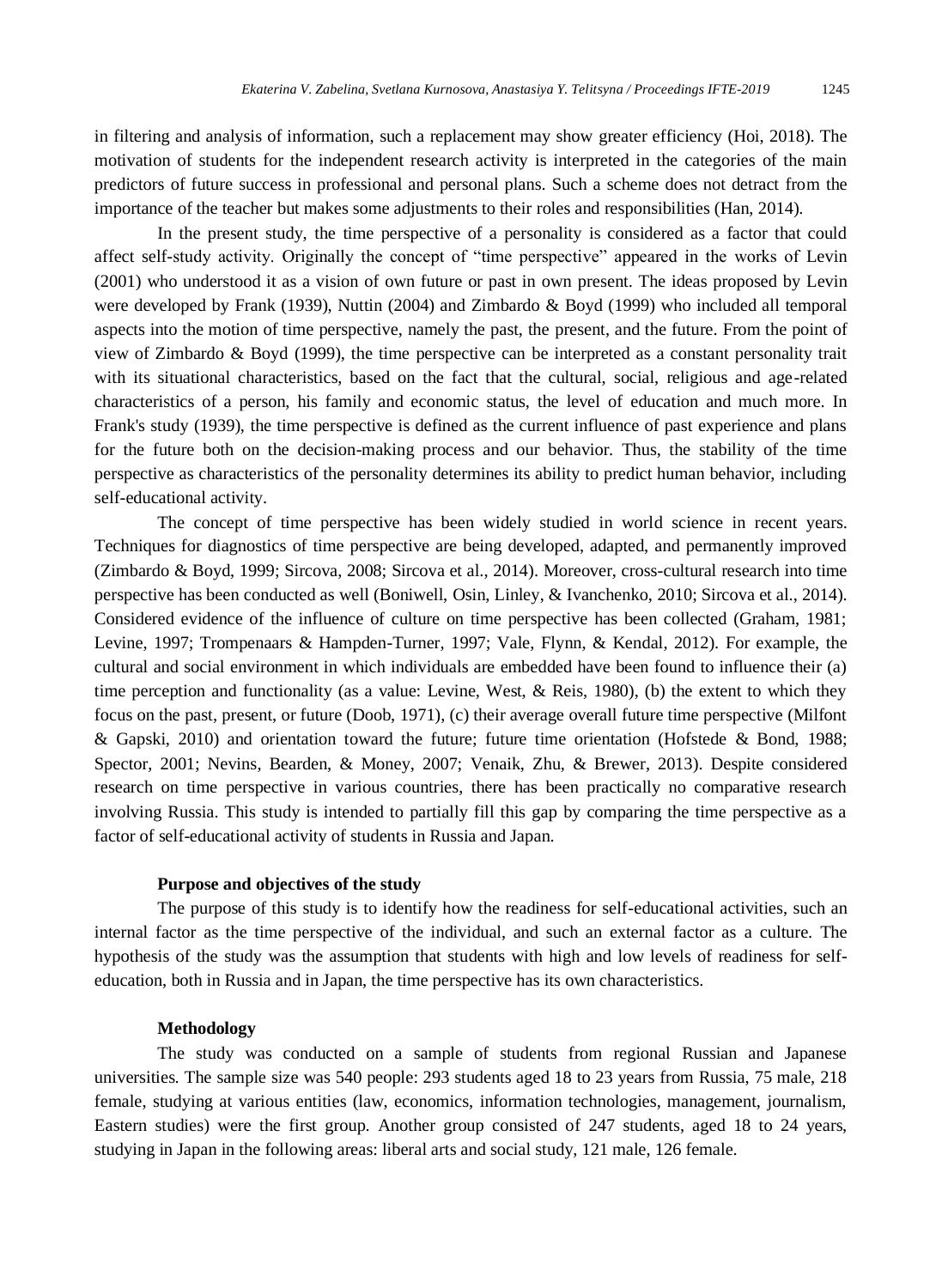To study the features of the time perspective we used the Zimbardo's Time Perspective Inventory, adapted by Mitina & Syrtsova (2008). This technique allows estimating the following five components of the time perspective: (1) past negative. It reflects the general pessimistic, negative or with an admixture of disorder attitude towards the past. It presupposes trauma, pain, and regret. This attitude can be due to real unpleasant and traumatic events, due to the negative reconstruction of positive events, or because of both together; (2) present hedonic. It reflects hedonic, risky, "I don't care" attitude to time and life. It presupposes orientation to pleasure, excitement, agitation, enjoyment in the present and lack of concern for future consequences or sacrifice in favor of future rewards; (3) future. It reflects the general orientation to the future. It presupposes that behavior is in a greater degree determined by the pursuit of the goals and rewards of the future. It is characterized by planning and achieving the future goals; (4) past positive. It reflects the warm, sentimental attitude towards the past. This factor is characterized by a nostalgic, positive reconstruction of the past that is painted in the glowing colours; (5) present fatalistic. It reveals the fatalistic, helpless and hopeless attitude to the future and life. This factor reflects the absence of a focused time perspective. There is no focus on the goal, as future-oriented people have, no emotion on anxiety, as in the hedonists, as well as no nostalgia or bitterness like in those who have high scores on both scales of the past. It reveals the belief that their future is predetermined and cannot be influenced by individual actions; the present must be tolerant with humbleness and humility, as people are under the sway of capricious (whimsical) fate.

Readiness for self-educational activity was revealed on the basis of expert assessments of teachers on the criterion of independence as the desire to think and act independently, the ability to qualitatively perform independent tasks. A 6-point scale was used.

To reveal statistically significant differences in readiness to self-educational activity in two groups, the crosstabs, and a chi-square criterion were applied. To reveal statistically significant differences in time perspective indicators in two groups, the Mann-Whitney U test statistical criterion was used. The calculations were made using SPSS Statistics 24.0 (IBM Corporation, Armonk, NY, USA).

#### **Results**

Initially, according to the criterion of expert assessments in both groups were identified students with high and low levels of readiness for self-education. Among Russian students, the ratio of people with high and low levels of readiness for self-study was 55.97% to 44.03%, and Japanese students 61.65% to 38.35%. The analysis of contingency tables revealed no significant differences between the groups  $(X2 =$ 1.9, p=0.168), thus, the number of students with a high level of readiness for self-study among the Japanese and Russians do not differ significantly. A little more than half of both Russian and Japanese students are characterized by a high level of readiness for self-study.

Then the comparison of indicators of the time perspective of students with high and low levels of readiness for self-study in both groups was carried out.

The results of the comparison of indicators in the group of Russian students revealed differences in three parameters out of five: hedonistic present, future and positive past (Table 1).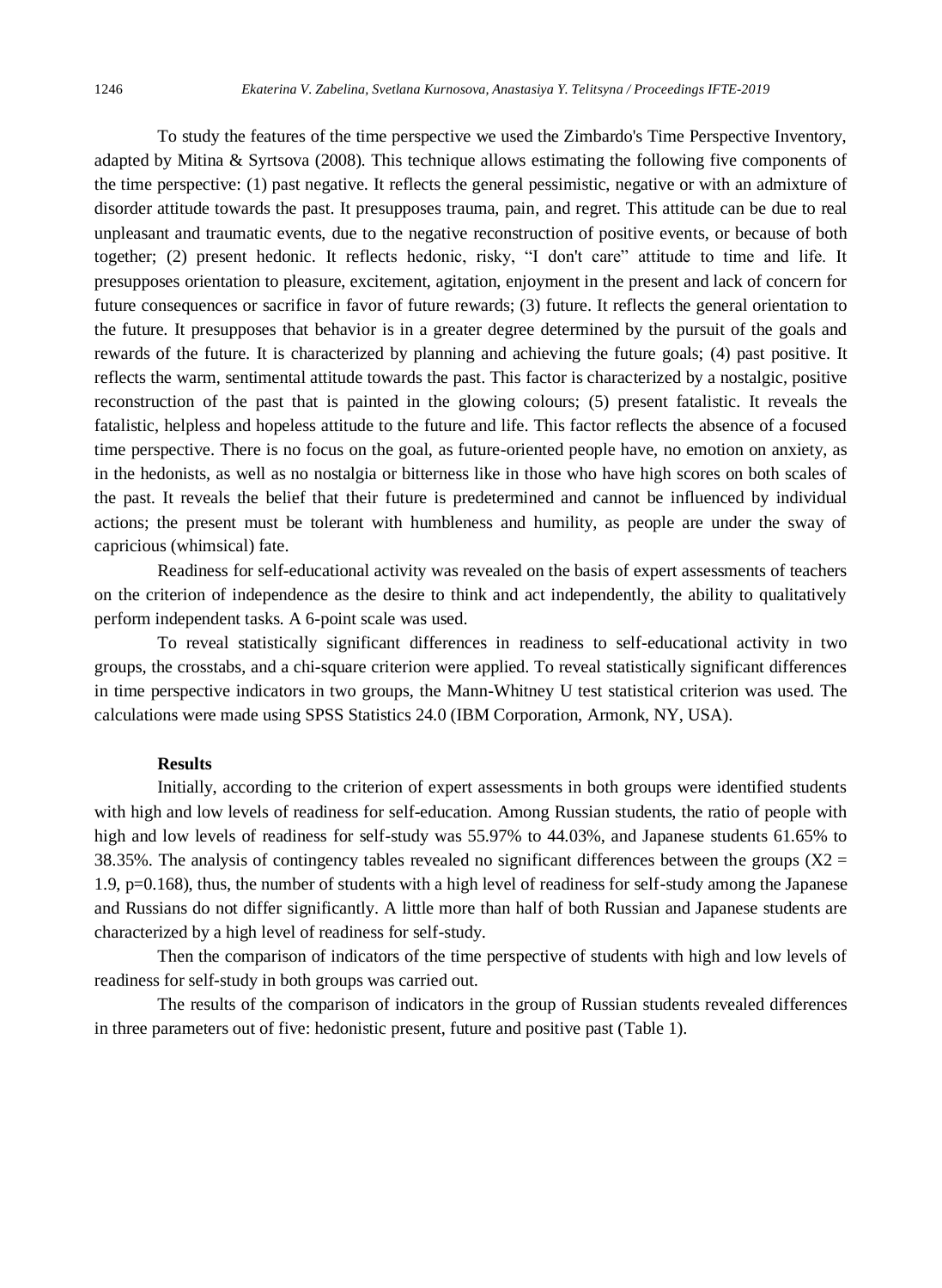| tics             | <b>Characteris</b> | <b>MR</b>                |                          |         |     |
|------------------|--------------------|--------------------------|--------------------------|---------|-----|
|                  |                    | Group with               | Group with               |         |     |
|                  |                    | level<br>high<br>of<br>a | level<br>low<br>-of<br>a |         |     |
|                  |                    | readiness to self-       | readiness to<br>self-    |         |     |
|                  |                    | educational activity     | educational activity     |         |     |
|                  | Past               | 147                      | 132                      | 8       |     |
| negative         |                    |                          |                          | 652.500 | 142 |
|                  | Present            | 168                      | 104                      |         |     |
| hedonistic       |                    |                          |                          | 250.500 | 000 |
|                  | Future             | 175                      | 93                       |         |     |
|                  |                    |                          |                          | 017.500 | 000 |
| Past<br>positive |                    | 160                      | 114                      | 6       |     |
|                  |                    |                          |                          | 475.000 | 000 |
|                  | Present            |                          |                          | 8       |     |
| fatalistic       |                    | 145                      | 135                      | 978.000 | 325 |

Table 1. *Results of a comparative analysis of time perspective in the group of Russian students*

Students with a high level of readiness for self-study are more involved at the moment; they have a stronger need to enjoy life, to enjoy every moment. At the same time, they are more than students with a low level of readiness for self-education, think about their future, and strive to plan it, expect from it some achievements, significant events. Perhaps it is this ability to balance their attention, focus on the future and the present, to make efforts to achieve success in the future and at the same time have fun in the present, allows students to form a readiness for self-education. The ability to distribute their attention and time, clearly prioritizing the present, promotes independent decision-making about what knowledge and how much you need to get, and also increases the motivation to find information and prepare for classes.

Another important feature of the time perspective of Russian students with a high level of readiness for self-study is a higher score on the positive past scale. These students generally store and value memories more, tend to remember more good events than bad ones, and look for resources (inspiration, attitude) in the past to work in the present. Perhaps the positive experience of past achievements and successes contributes to the formation of students ' high level of readiness for self-education.

The results of the comparison in the group of Japanese students are slightly different (Table 2).

|            |             | <b>MR</b>                        |                          |                |
|------------|-------------|----------------------------------|--------------------------|----------------|
| tics       | Characteris | with<br>Group                    | Group with               |                |
|            |             | $level$ of $ a$ low<br>high<br>a | level<br>of              |                |
|            |             | readiness<br>self-<br>to         | readiness<br>self-<br>to |                |
|            |             | educational activity             | educational activity     |                |
|            | Past        |                                  |                          |                |
| negative   |             | 136                              | 146                      | 531.500<br>306 |
|            | Present     |                                  |                          |                |
| hedonistic |             | 152                              | 120                      | 074.000<br>001 |
|            | Future      | 157                              | 112                      | h              |

Table 2. *Results of a comparative analysis of time perspective in the group of Japanese students*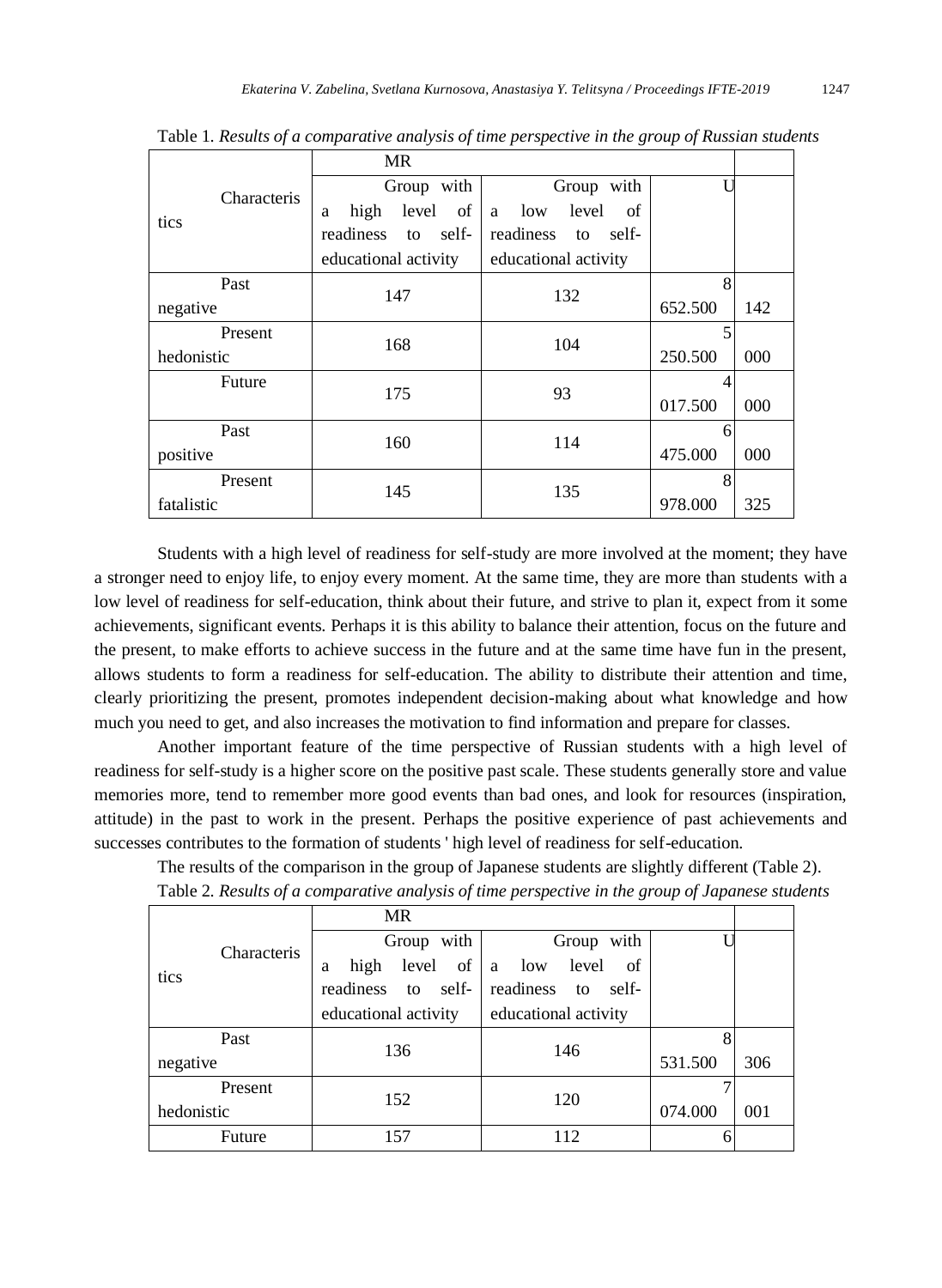|            |     |     | 231.000 | 000 |
|------------|-----|-----|---------|-----|
| Past       | 145 | 131 |         |     |
| positive   |     |     | 250.000 | 146 |
| Present    | 130 | 156 |         |     |
| fatalistic |     |     | 482.500 | 009 |

In the same way as the Russians, the Japanese students with a high level of readiness for selfeducational activities are more focused at the same time in the future (making plans, working to future achievements) and currently (seeking to get pleasure from each moment). Probably, this ability to distribute the attention and efforts between the present and the future is the universal (independent of culture) factor promoting the formation of readiness for self-educational activity.

A specific parameter that distinguishes Japanese students with a high level of readiness for selfstudy is their less focus on the fatalistic present. Fatalism as an attitude to the perception of events in the world is a characteristic feature of Japanese culture. The Japanese, living in harmony with nature, largely dependent on it, have learned to perceive life changes, both positive and negative, as inevitable. Nevertheless, from the results of the comparative analysis, we see that students with a high level of readiness for self-study are less focused on the perception of events as inevitable, given from above, and Vice versa, more believe in their own strength to change the situation. Probably, this attitude that much depends on themselves (their knowledge, efforts, actions, etc.), and not on external factors (for example, the position and behavior of the teacher), allows Japanese students to form a higher level of readiness for self-education.

#### **Discussions**

The results of the study extend the notion of time perspective as a factor influencing the motivation and behavior of people (Zimbardo & Boyd, 1999). The obtained differences in the indicators of the time perspective in the Russian sample confirm the importance of a balanced time perspective for success in learning. The combination of a high level of future orientation, positive past and a hedonistic present, characteristic of students with a high level of readiness for self-education, is a sign of a balanced time perspective (Boniwell et al., 2010).

This study is also relevant because in the context of globalization in the interaction of cultures and ethnic groups, due to the sharp increase in the number and density of individual information events, the time perspective becomes the aspect of human existence, which, like no other, highlights social trends and changes (Zabelina, Smirnov, & Chestyunina, 2016). The education activities among students will make it possible to judge social tendencies, as well as to create approaches for applying these tendencies in higher education.

The results indirectly confirm the role of the time perspective as a factor influencing the success of the activity. Moreover, identification of the specifics of the temporary perspective of students with high and low levels of readiness to self-educational activity indirectly confirms the results of cross-cultural research on the temporary perspective.

## **Conclusion**

The results of the study revealed a number of new facts. First, there were no significant differences in the degree of readiness for independent activity among students from Russia and Japan, that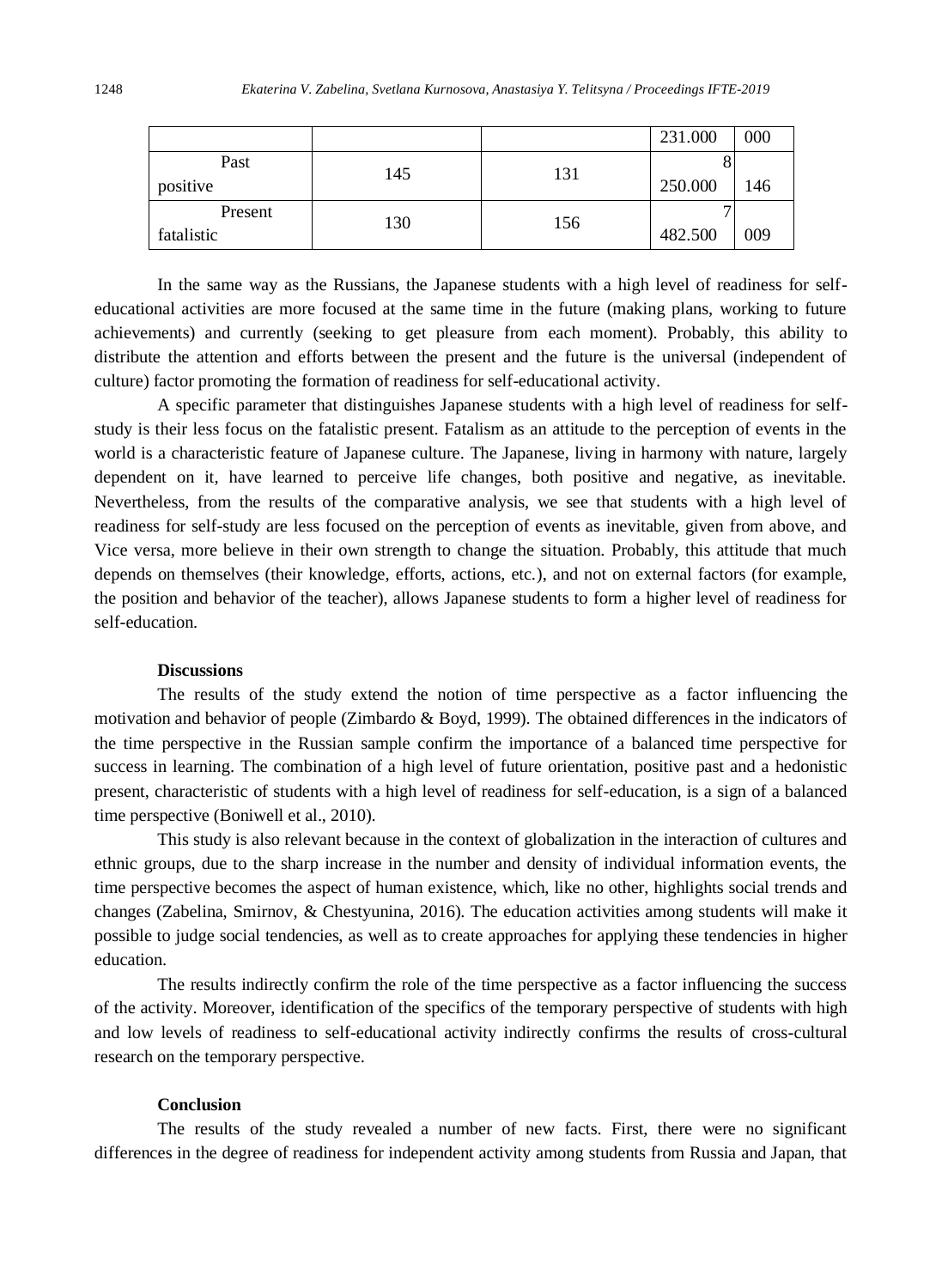is, students from these countries demonstrate the same readiness for self-education. This fact is confirmed both by the results of comparison using nonparametric criterion and by the analysis of conjugation tables.

Secondly, it was found that within the samples (Japanese and Russian) there are differences in the indicators of the time perspective of students, and the differences are specific in each sample. Thus, in the Russian sample, there were found significant differences between students with high and low readiness for self-study in the following parameters: hedonistic present, future and positive past (Table 1). Students with a high readiness for self-study in Russia have a more balanced time perspective: they are more forwardlooking, they make plans, at the same time they are more likely to focus on positive memories that give them energy for new achievements, and they are more likely to have fun in the present moment.

In the Japanese sample, the result is somewhat different: differences are obtained on the scales of the future, hedonistic present, and fatalistic present. That is, Japanese students with a high level of readiness for self-study are also more inclined to focus on future plans, enjoy the current moment; at the same time they are less dependent on the behavior of external events, more convinced that they can influence the current situation.

In general, the study contributes to the understanding of the factors influencing the formation of readiness for self-education. Thus, the results of the study confirm the hypothesis of the connection between the time perspective and readiness for self-education. The results are discussed in the framework of the concept of self-educational activities in the global educational space.

#### **Acknowledgment**

The research leading to these results has received funding from the Basic Research Program at the National Research University Higher School of Economics and was funded by RFBR according to the research project № 18-013-00201A.

### **References**

- Amirkhanova, A., Davletkalieva, E., Muldasheva, B., Kibataeva, N., Satygliyeva, G., & Arynhanova, E. (2015). A Model of Self-study Skills in High Education System. *Procedia - Social and Behavioral Sciences, 171*, 782-789.
- Asselin, M. (2016). Teaching information skills in the information age: An examination of trends in the middle grades. *Librarians and Educators Collaborating for Success: The International Perspective*, 82-98.
- Boniwell, I., Osin, E., Linley, P. A., & Ivanchenko, G. V. (2010). A question of balance: Time perspective and well-being in British and Russian samples. *The Journal of Positive Psychology, 5*(1), 24-40.
- Doob, L. W. (1971). *Patterning of time*. Oxford, England: Yale U. Press.
- Frank, L. K. (1939). Time perspectives. *Journal of Social Philosophy, 4*, 293-312.
- Graham, R. J. (1981). The Role of Perception of Time in Consumer Research. *Journal of Consumer Research, 7*, 335-342.
- Halder, S., Roy, A., & Chakraborty, P. K. (2017). The influence of personality traits on information seeking behavior of students. *Malaysian Journal of Library & Information Science, 15*(1), 41-53.
- Han, L. (2014). Teacher's Role in Developing Learner Autonomy: A Literature Review. *International Journal of English Language Teaching, 1*(2), 21-27.
- Hofstede, G., & Bond, M. H. (1988). The Confucius connection: From cultural roots to economic growth. *Organizational Dynamics, 16*(4), 4-21.